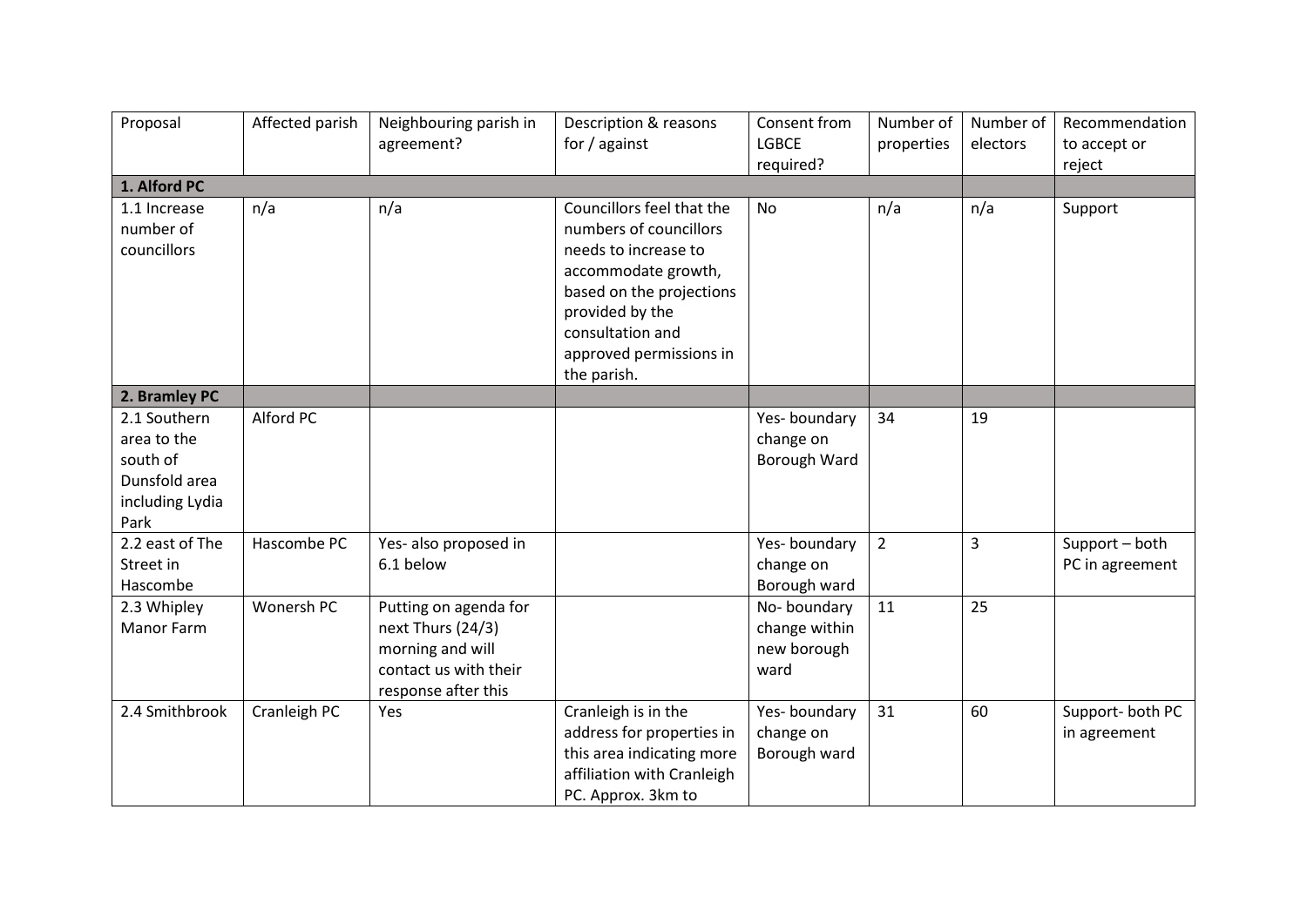|                                         |              |                                        | centre of Cranleigh and<br>6km to centre of<br>Bramley.                                                                                                                                  |                                                     |                |                         |                                   |
|-----------------------------------------|--------------|----------------------------------------|------------------------------------------------------------------------------------------------------------------------------------------------------------------------------------------|-----------------------------------------------------|----------------|-------------------------|-----------------------------------|
| 2.5 Gosden<br>Common                    | n/a          | n/a                                    | This area is outside<br>Waverley and therefore<br>out of scope                                                                                                                           | n/a                                                 | n/a            | n/a                     | Oppose                            |
| 3. Chiddingfold PC                      |              |                                        |                                                                                                                                                                                          |                                                     |                |                         |                                   |
| 3.1 Pockford<br>Farm                    | Hambledon PC |                                        | Considering at meeting<br>on $5/3$                                                                                                                                                       | Yes-boundary<br>change on<br>new ward               | $\overline{2}$ | 4                       |                                   |
| 3.2 Durfold<br>Hatch                    | Dunsfold PC  | Yes                                    | Parish meeting discussed<br>and agreed to this<br>change                                                                                                                                 | No-boundary<br>change within<br>new borough<br>ward | $\mathbf{1}$   | $\overline{2}$          | Support-both PC<br>in agreement   |
| 3.3 Coopers<br>Place                    | Witley PC    | Yes-same area<br>proposed in 5.3 below |                                                                                                                                                                                          | Yes-boundary<br>change on<br>new ward               | 39             | 73                      | Support - both PC<br>in agreement |
| 3.4 Imbhams                             | Haslemere TC | Yes                                    |                                                                                                                                                                                          | Yes-boundary<br>change on<br>new ward               | $\overline{2}$ | $\overline{\mathbf{4}}$ | Support - both<br>PC in agreement |
| 3.5 Lythe Hill                          | Haslemere TC | Yes                                    |                                                                                                                                                                                          | Yes-boundary<br>change on<br>new ward               | $\overline{3}$ | 9                       | Support - both<br>PC in agreement |
| 4. Cranleigh                            |              |                                        |                                                                                                                                                                                          |                                                     |                |                         |                                   |
| 4.1 reduce<br>number of<br>parish wards | n/a          | n/a                                    | Most residents do not<br>know current warding<br>arrangements but<br>identify with East or<br>West. Changing to two<br>wards based on Borough<br>wards would simplify the<br>arrangement | <b>No</b>                                           |                |                         | Support                           |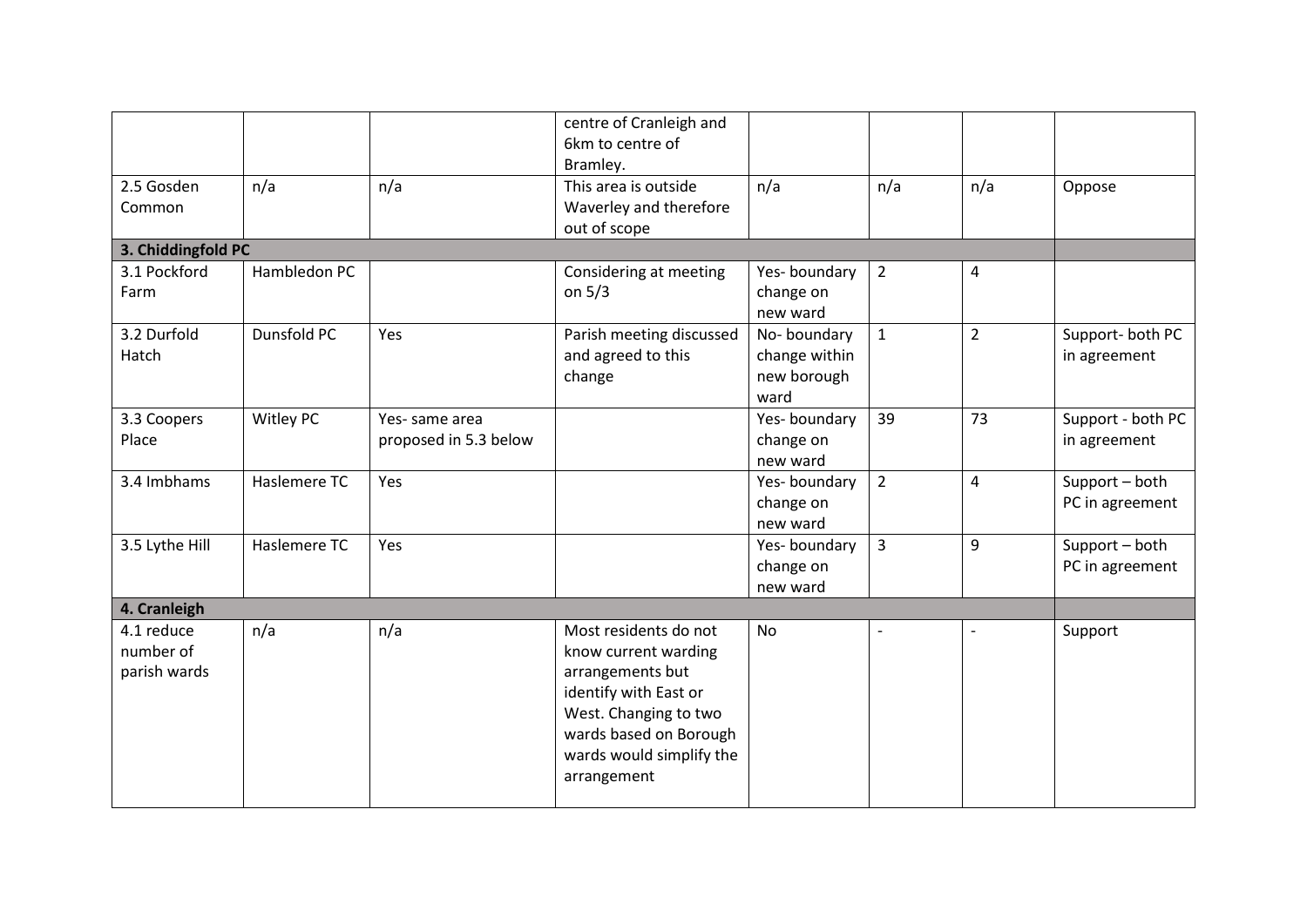| 5. Farnham          |                     |     |                                                       |           |  |                |
|---------------------|---------------------|-----|-------------------------------------------------------|-----------|--|----------------|
| 5.1 Change          | n/a                 | n/a |                                                       | No        |  | Support        |
| parish wards to     |                     |     |                                                       |           |  |                |
| be coterminous      |                     |     |                                                       |           |  |                |
| with Borough        |                     |     |                                                       |           |  |                |
| wards               |                     |     |                                                       |           |  |                |
| 5.2 Reduce          | n/a                 | n/a |                                                       | <b>No</b> |  | Support        |
| number of           |                     |     |                                                       |           |  |                |
| Councillors to      |                     |     |                                                       |           |  |                |
| 16                  |                     |     |                                                       |           |  |                |
| 6. Godalming        |                     |     |                                                       |           |  |                |
| 6.1 Reduce          | n/a                 | n/a | Parish response in                                    | Yes       |  | Support if 5.2 |
| number of           |                     |     | Annexe A                                              |           |  | agreed         |
| councillors from    |                     |     |                                                       |           |  |                |
| 20 to 18            |                     |     |                                                       |           |  |                |
| 6.2 increase        | n/a                 | n/a | Parish response in                                    | Yes       |  | Support        |
| wards from 4 to     |                     |     | Annexe A                                              |           |  |                |
| 5                   |                     |     |                                                       |           |  |                |
| 6.3 Area of         | <b>Busbridge PC</b> | No  | Busbridge PC objects. It                              | Yes       |  | Oppose         |
| Busbridge to be     |                     |     | is a rural parish set out in                          |           |  |                |
| absorbed within     |                     |     | the countryside. As such,                             |           |  |                |
| <b>Godalming TC</b> |                     |     | inhabitants have very                                 |           |  |                |
|                     |                     |     | different issues and                                  |           |  |                |
|                     |                     |     | needs to those living in a                            |           |  |                |
|                     |                     |     | town. Their activities                                |           |  |                |
|                     |                     |     | reflect this.                                         |           |  |                |
|                     |                     |     | They believe that most                                |           |  |                |
|                     |                     |     | of the residents consider                             |           |  |                |
|                     |                     |     | themselves to live in the                             |           |  |                |
|                     |                     |     |                                                       |           |  |                |
|                     |                     |     | rural countryside & not a<br>town centre. They have a |           |  |                |
|                     |                     |     |                                                       |           |  |                |
|                     |                     |     | greater affinity to the                               |           |  |                |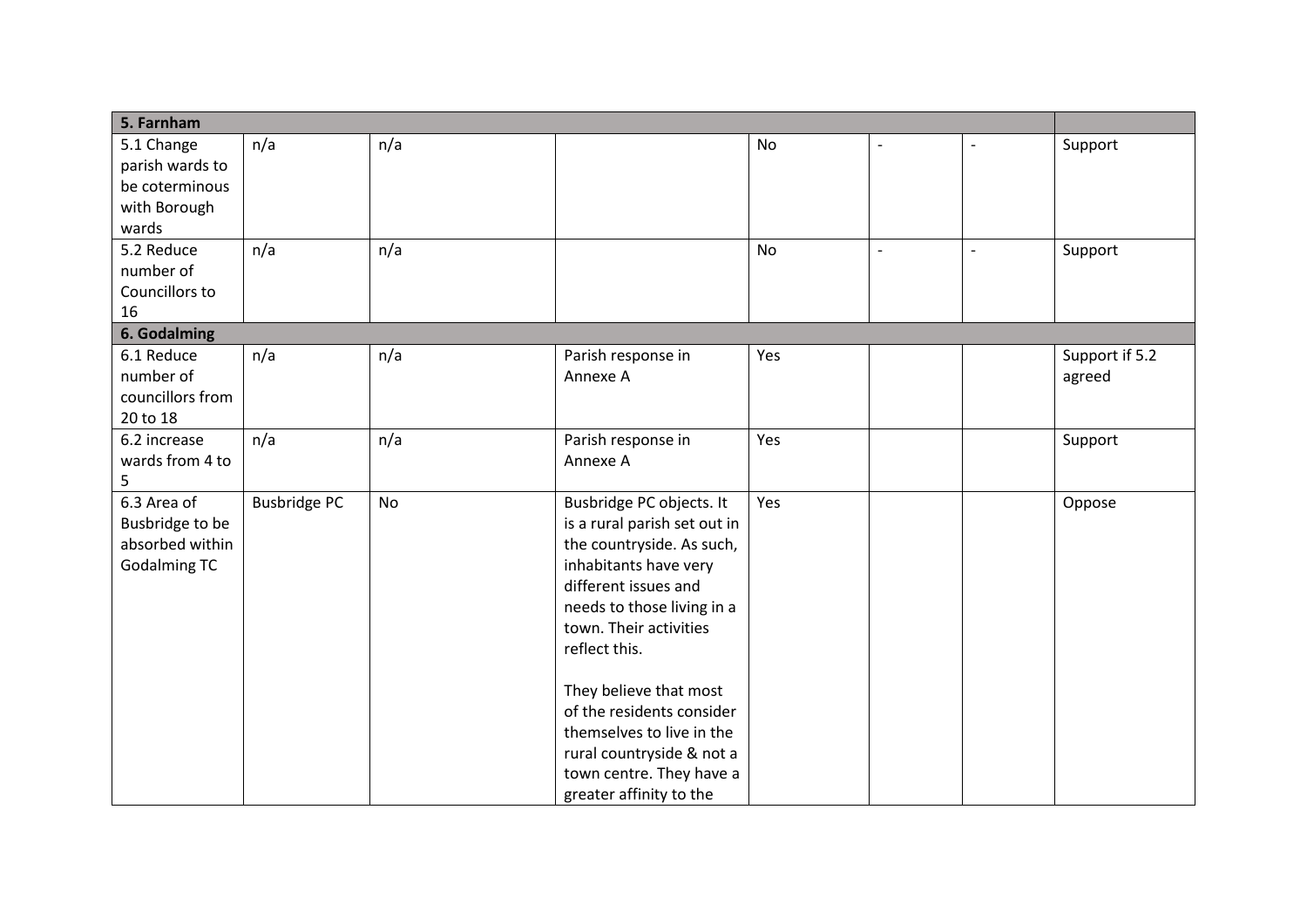|                     |                       | current parish                                                                                                                                                                                               |                                       |                |              |                                             |
|---------------------|-----------------------|--------------------------------------------------------------------------------------------------------------------------------------------------------------------------------------------------------------|---------------------------------------|----------------|--------------|---------------------------------------------|
|                     |                       | neighbours of Bramley                                                                                                                                                                                        |                                       |                |              |                                             |
|                     |                       | and Hascombe.                                                                                                                                                                                                |                                       |                |              |                                             |
|                     |                       |                                                                                                                                                                                                              |                                       |                |              |                                             |
| <b>Bramley PC</b>   | Yes- also proposed by |                                                                                                                                                                                                              |                                       | $\overline{2}$ | $\mathbf{3}$ | Support-both PC                             |
|                     |                       |                                                                                                                                                                                                              |                                       |                |              | in agreement                                |
|                     |                       | The parish is rural and in<br>an AONB.                                                                                                                                                                       |                                       |                |              |                                             |
|                     |                       | Hascombe PC is a 'village<br>centred' parish whereas<br>Busbridge is spread out<br>over the rural<br>countryside. This area is<br>better not in a village<br>centre and they believe<br>are better served in |                                       |                |              |                                             |
|                     |                       |                                                                                                                                                                                                              |                                       |                |              |                                             |
| Peper Harow<br>PM   | Yes                   |                                                                                                                                                                                                              | Yes-boundary<br>change on<br>new ward | 6              | 14           | Support - both<br>PC and PM in<br>agreement |
| <b>Busbridge PC</b> | <b>No</b>             | Busbridge PC objects. It<br>has a good relationship<br>with this area.<br>This is the largest<br>community within the<br>parish. Whilst it is<br>relatively new, the parish                                  | Yes-boundary<br>change on<br>new ward | 160            | 288          | Oppose $-$<br>significant size.             |
|                     | <b>Busbridge PC</b>   | Bramley in 2.2 above<br><b>No</b>                                                                                                                                                                            | Busbridge PC objects.<br>Busbridge.   |                | 19           | 27                                          |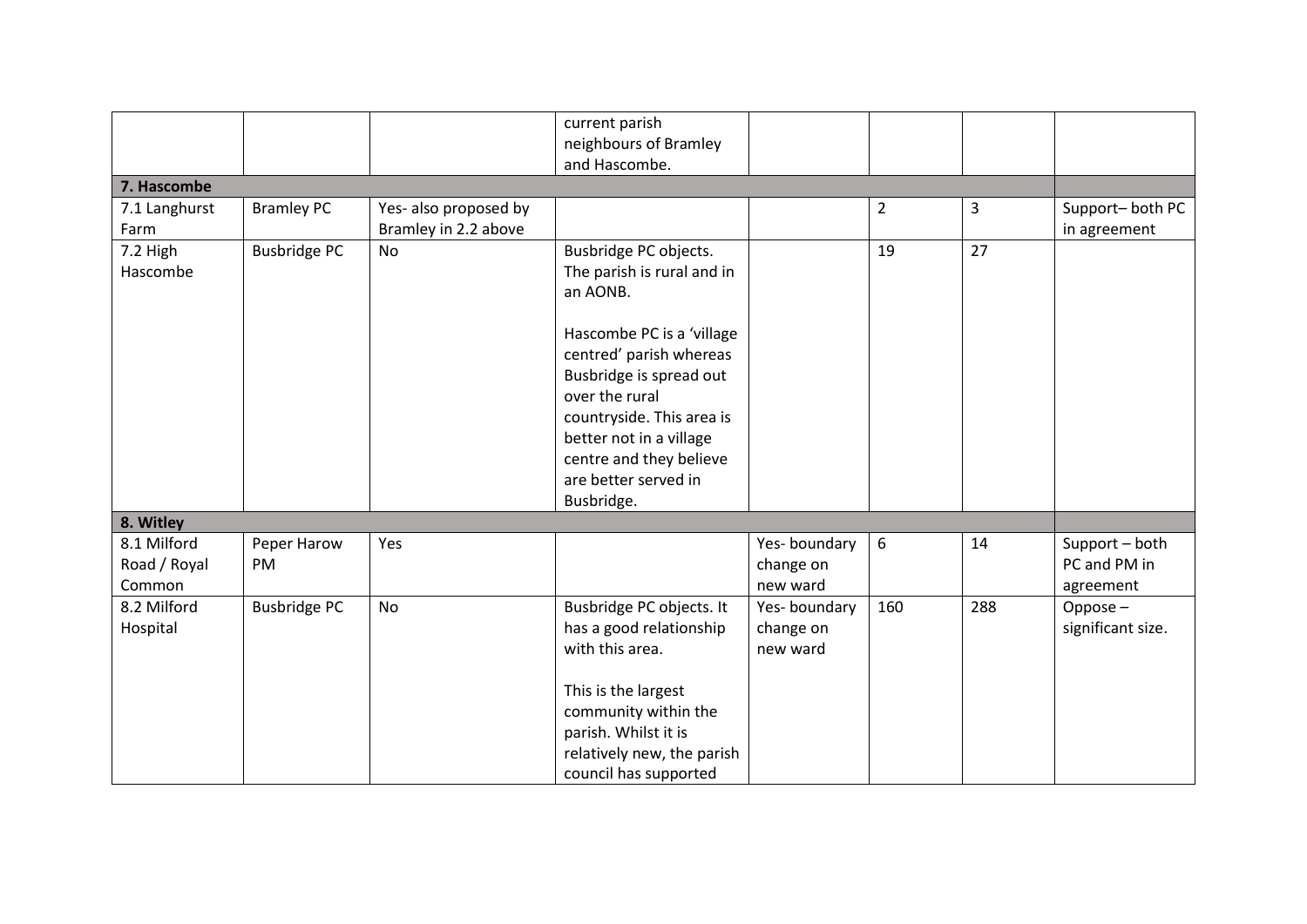|                        |              |                       | the residents from the                               |               |                 |                      |                   |
|------------------------|--------------|-----------------------|------------------------------------------------------|---------------|-----------------|----------------------|-------------------|
|                        |              |                       | outset.                                              |               |                 |                      |                   |
| 8.3 Coopers            | Chiddingfold | Yes-same area as      |                                                      | Yes-boundary  | 39              | 73                   | Support - both PC |
| Yard                   | PC           | proposed in 2.3 above |                                                      | change on     |                 |                      | in agreement      |
|                        |              |                       |                                                      | new ward      |                 |                      |                   |
| 8.4 Grayswood          | Haslemere TC | yes                   |                                                      | Yes-boundary  | $\overline{7}$  | 17                   | Support - both    |
|                        |              |                       |                                                      | change on     | Giving away     | Giving               | PC in agreement   |
|                        |              |                       |                                                      | new ward      | to<br>Haslemere | away to<br>Haslemere |                   |
|                        |              |                       |                                                      |               |                 |                      |                   |
|                        |              |                       |                                                      |               | 6               | 10                   |                   |
|                        |              |                       |                                                      |               | Taking from     | Taking from          |                   |
|                        |              |                       |                                                      |               | Haslemere       | Haslemere            |                   |
| 8.5 Change of          | n/a          | n/a                   | Name change to Witley                                | No, but order |                 |                      | Support           |
| PC name                |              |                       | and Milford Parish                                   | in Borough    |                 |                      |                   |
|                        |              |                       | Council.                                             | ward and      |                 |                      |                   |
|                        |              |                       |                                                      | parish name   |                 |                      |                   |
|                        |              |                       | Milford is the second                                | would be      |                 |                      |                   |
|                        |              |                       | largest settlement and                               | preferable    |                 |                      |                   |
|                        |              |                       | will increase due to                                 |               |                 |                      |                   |
|                        |              |                       | future development.                                  |               |                 |                      |                   |
|                        |              |                       | Including Milford in the                             |               |                 |                      |                   |
|                        |              |                       | name will recognise the                              |               |                 |                      |                   |
|                        |              |                       | village as being part of<br>the PC and to ensure its |               |                 |                      |                   |
|                        |              |                       | residents feel connected                             |               |                 |                      |                   |
|                        |              |                       | and represented.                                     |               |                 |                      |                   |
| 9. Individual response |              |                       |                                                      |               |                 |                      |                   |
| 9.1 New parish         | Haslemere TC |                       |                                                      |               |                 |                      |                   |
| Council based          |              |                       |                                                      |               |                 |                      |                   |
| on Hindhead            |              |                       |                                                      |               |                 |                      |                   |
| ward-split into        |              |                       |                                                      |               |                 |                      |                   |
| two wards              |              |                       |                                                      |               |                 |                      |                   |